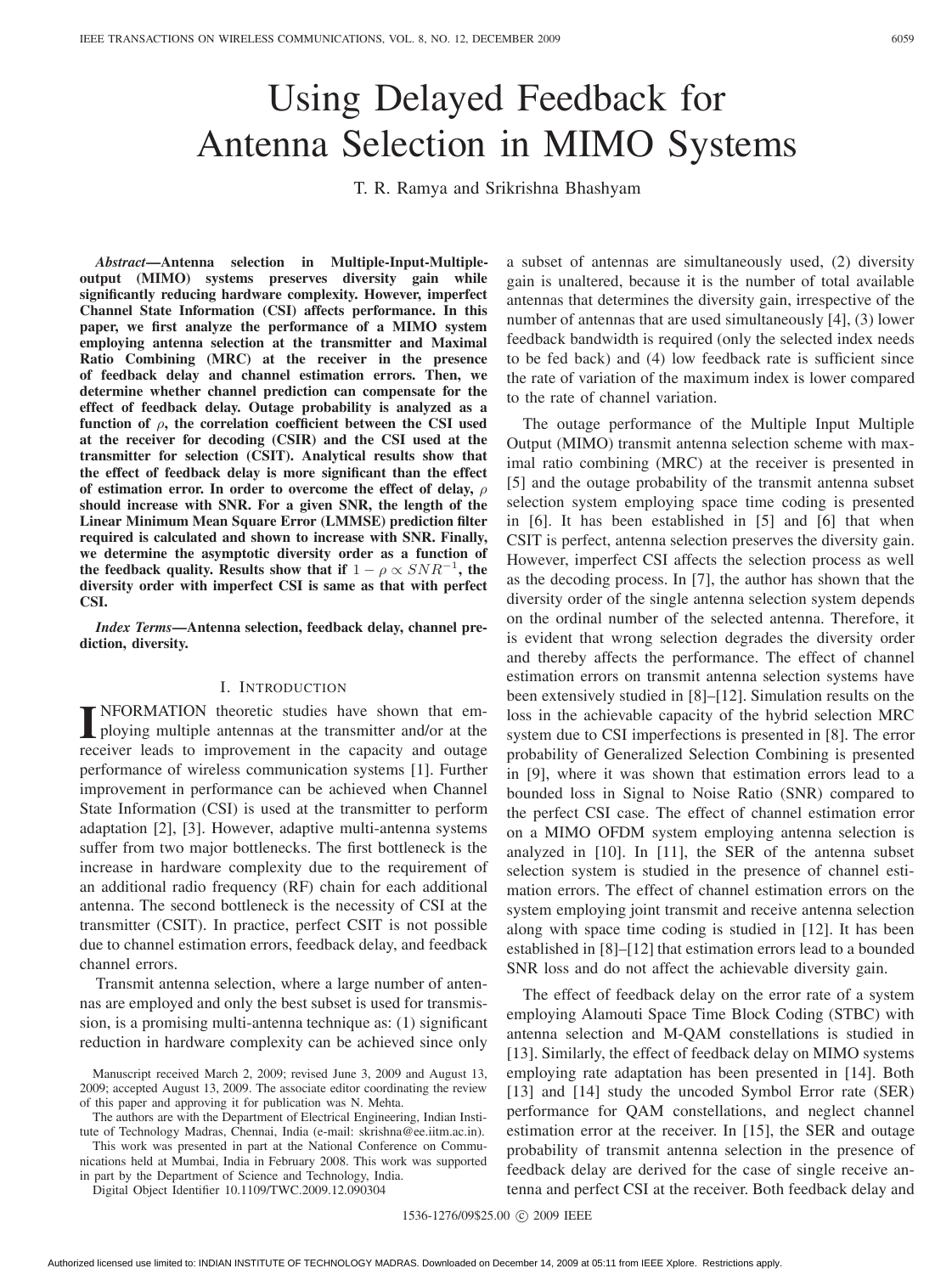channel estimation errors are considered in [16] and [17] for an antenna selection system for some specific scenarios. While [16] presents only an approximate bit error rate expression for BPSK modulation for very small and very large feedback delays, [17] considers only a  $2 \times 1$  MIMO system using BPSK or QPSK. Furthermore, the use of prediction to compensate for the effect of feedback delay has not been considered in [13]–[17].

In this paper, we analyze the performance of a Multiple Input Multiple Output (MIMO) system employing transmit antenna selection and Maximal Ratio combining (MRC) at the receiver in the presence of feedback delay and channel estimation errors. A generalization of the imperfect CSIT model in [18] is used, where the effect of mismatched CSI between the transmitter and receiver is captured using  $\rho$ , the correlation coefficient between the CSI used for antenna selection at the transmitter (CSIT) and the CSI available at the receiver (CSIR) for decoding. The outage probability of the above system is analyzed as a function of  $\rho$ . The outage capacity is also analyzed to study effect of imperfect CSI on a rate adaptive system. The value of  $\rho$  required to limit degradation is calculated and found to increase with SNR. Channel prediction is required to achieve the required  $\rho$  at medium and high SNR. The length of the prediction filter so required is also calculated numerically. The asymptotic diversity order is also analyzed as a function the feedback quality  $\alpha$ , defined as the rate at which  $\rho$  approaches one as the Signal to Noise Ratio (SNR) tends to infinity. Analytical results reveal that, when  $\alpha = 1$ , diversity order is the same as with perfect CSIT.

The effect of delayed feedback on Eigen beamforming for MIMO systems has been presented in [19], while the effect of feedback delay on beamforming in MISO systems has been presented in [18]. Feedback channel errors are not considered in our paper. We assume that the index of the selected antenna is received without error after a delay. The effect of errors in the feedback channel have been considered in [20]. In [20], when errors occur in the feedback, the transmitter selects an antenna different from the one signaled by the receiver leading to the receiver using the wrong channel estimate for decoding.

The rest of the paper is organized as follows: Section II describes the system model. Section III presents the analysis of the outage probability of MIMO antenna selection system with imperfect CSIT. Numerical results on the value of  $\rho$  required to limit degradation are also presented in Section III. Analysis of the asymptotic diversity order is presented in Section IV and conclusions are drawn in Section V.

## II. SYSTEM MODEL

The system model is depicted in Fig 1. A MIMO system with  $N_t$  transmit antennas and  $N_r$  receive antennas is considered. At any instant of time, one out of the  $N_t$  antennas is used for transmission. The channel between the transmitter and receiver is assumed to be frequency flat. The received vector at time index  $k$  is therefore, represented as:

$$
\mathbf{y}(k) = \sqrt{P} \mathbf{h}_{sel}(k) x(k) + \mathbf{n}(k),\tag{1}
$$

where  $x(k)$  represents the transmit symbol at time k, P is the transmit power,  $\mathbf{n}(k) \sim \mathcal{CN}\left(0, \sigma_n^2 \mathbf{I}_{N_r}\right)$  is the vector of



Fig. 1. System model.

Additive White Gaussian Noise (AWGN) and  $h_{sel}(k)$  is the  $N_r \times 1$  channel vector corresponding to the selected transmit antenna.  $\mathbf{h}_{sel}(k)$  is one of the columns of the  $N_r \times N_t$  channel matrix  $\mathbf{H}(k)$  at instant k. The elements of  $\mathbf{H}(k)$  are assumed to be i.i.d and  $CN(0, 1)$ . A block fading model is considered, where the elements of **H** are assumed to be constant over a block and correlated across blocks.

MRC is employed at the receiver for decoding. CSI is estimated using training symbols. Antenna selection is done based on the estimated CSI and the selected index is fed back to the transmitter. Selection is based on maximizing the instantaneous receive SNR, i.e., the antenna that maximizes  $||\mathbf{h}_{sel}(k)||^2$  is selected. Due to feedback delay, switching is effective only a few blocks after selection. Therefore, antenna selection at any instant is based on the old CSI estimate. The effect of feedback delay can be significantly reduced using channel prediction. Since the channel exhibits temporal correlation, future CSI can be predicted at the receiver using the present and past CSI, and used for antenna selection.

#### *A. Imperfect CSI Model*

CSI is estimated using training symbols. The training pattern employed for channel estimation is similar to the training in [21], [22] and is also depicted in Fig. 2. At the beginning of every block, the first  $N_t$  symbols are assigned for training, one for each transmit antenna. Therefore, channel is estimated once in every  $T$  seconds, where  $T$  is the frame duration. Minimum mean-squared error (MMSE) channel estimation is assumed. The training symbol power can be increased compared to the data symbol power, without changing the average transmit power, to improve the quality of the estimate [21][22]. Assuming that the number of symbols in the frame is much larger compared to  $N_t$ , increasing the training power leads to a negligible change in the data power in order to maintain the same average transmit power. Let  $H_t$  represent the channel estimate used for antenna selection and  $H_r$ represent the channel estimate used for decoding. Since  $H_t$ and  $H<sub>r</sub>$  are both zero mean and jointly Gaussian and circularly symmetric, they can be related as follows:

$$
\mathbf{H}_{t} = \sigma_{t} \left[ \frac{\rho}{\sigma_{r}} \mathbf{H}_{r} + \sqrt{1 - \rho^{2}} \mathbf{E} \right],
$$
 (2)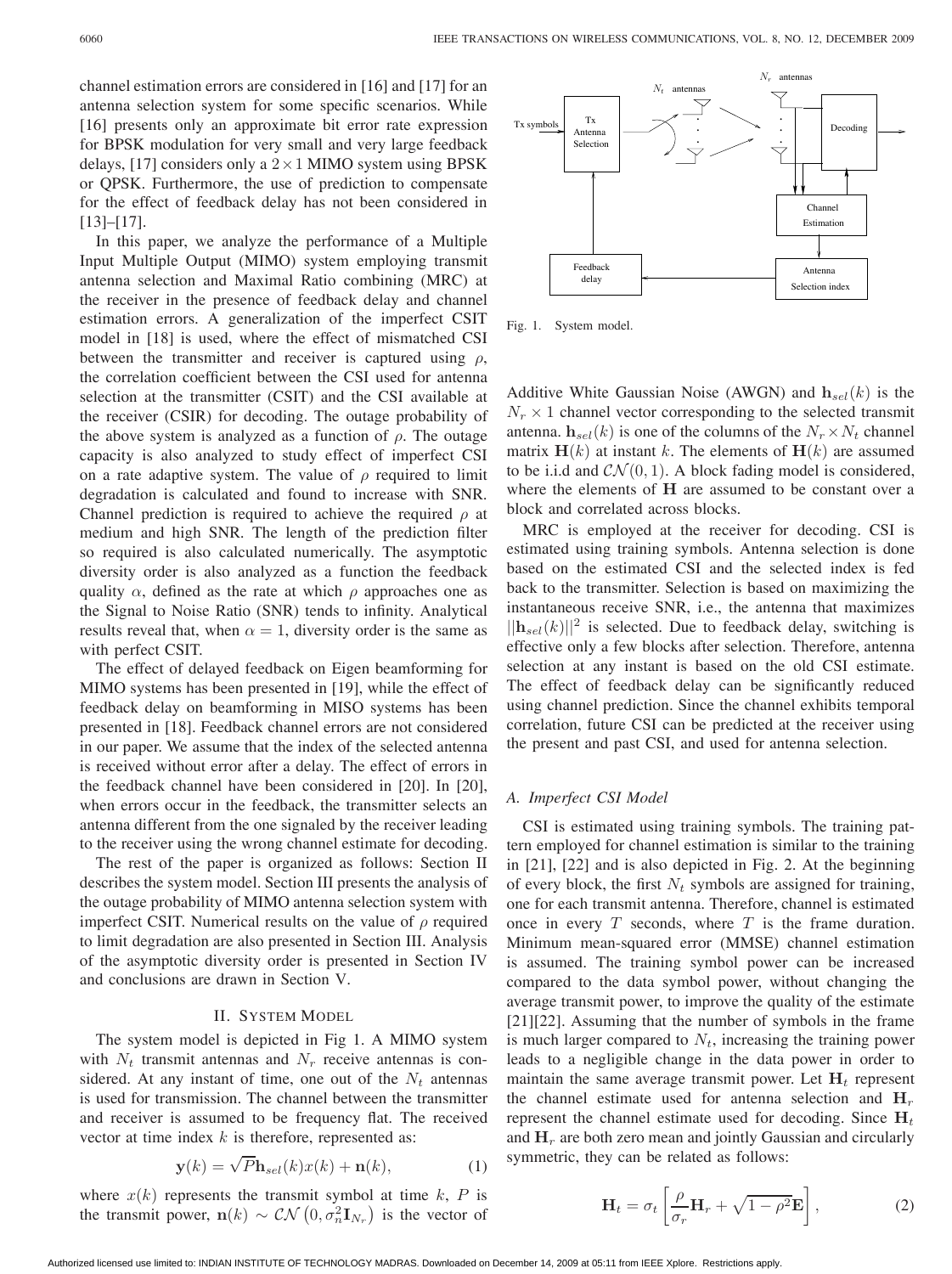

Fig. 2. Training model.

where  $E_{ij} \sim \mathcal{CN}(0, 1), \sigma_{\tau}^2 = E[|H_{r, ij}|^2], \sigma_t^2 = E[|H_{t, ij}|^2],$ and  $\rho = \frac{E[H_{t,ij}H_{r,ij}^*]}{\sqrt{E[|H_{r,ij}|^2]E[|H_{t,ij}|^2]}}$ .  $X_{ij}$  represents the  $(i, j)^{th}$ element of the matrix **X**. Since  $H_{t,ij}$ 's are i.i.d and  $H_{r,ij}$ 's are also i.i.d.,  $\rho$  is independent of i, j. Note that  $H_t$  and  $H_t$ can also be related as follows:

$$
\mathbf{H}_r = \sigma_r \left[ \frac{\rho}{\sigma_t} \mathbf{H}_t + \sqrt{1 - \rho^2} \mathbf{E}_1 \right],\tag{3}
$$

where  $E_{1, ij} \sim \mathcal{CN}(0, 1)$ , and  $\sigma_r^2$ ,  $\sigma_t^2$ , and  $\rho$  are as defined above. Note that  $\mathbf{E}_1$  in equation (3) and  $\mathbf{E}_2$  in equation (2) are different even though they have the same statistical properties. The following CSI imperfections are important special cases considered in existing work and in comparisons in later sections.

#### **Case 1: Estimation errors, No feedback delay**

In this case,  $H_t = H_r$  = estimated CSI,  $\hat{H}$ .  $\rho = 1$  and  $\sigma_t^2 = \sigma_r^2 = (1 - \sigma_e^2) = \frac{P_t}{P_t + \sigma_n^2}$ , where  $\sigma_e^2$  is the estimation error variance and  $P_t$  is the transmit training power.

#### **Case 2: Feedback delay, No estimation error**

In this case,  $H_t$  = past channel  $H_{old}$  and  $H_r = H$ .  $\sigma_t^2 = \sigma_r^2 = 1$  and  $\rho = J_0(2\pi f_d T \Delta),$ where  $J_0(x)$  = zeroth order Bessel function,  $f_d$  = Doppler frequency, and  $\Delta$  = feedback delay in frames. It is clear that  $\rho$  is independent of SNR and is strictly less than 1 as  $SNR \rightarrow \infty$ .

# **Case 3: Estimation errors + Feedback delay**

In this case,  $H_t = \hat{H}_{old}$  and  $H_r = \hat{H}$ .  $\rho = \frac{P_t}{P_t + \sigma_n^2} J_0(2\pi f_d T \Delta).$ As  $SNR \to \infty$ ,  $\frac{P_t}{P_t + \sigma_n^2} \to 1$  and  $\rho \to J_0(2\pi f_d T \Delta) < 1$ .

## **Case 4: Estimation errors + Feedback delay + Channel prediction**

In this case,  $H_r = H$ , and  $H_t = H$ , where H is the predicted CSI. We have considered an  $L$ -tap linear MMSE prediction filter [23] to predict the true channel value using the past channel estimates. Let  $H_{ij}(k) = \mathbf{w}^H \mathbf{h}_{ij}(\lambda)$ , where  $\mathbf{h}_{ij,\Delta}(k)=[\overline{H}_{ij}(k-\Delta),\overline{H}_{ij}(k-\Delta-1),\cdots,\overline{H}_{ij}(k-\Delta-1)]$  $(L + 1)$ , and **w** is the vector of prediction filter coefficients. At time k,  $H_{ij}(k + \Delta)$  is computed and used for antenna selection. Since the channel between different pairs of transmit and receive antennas are i.i.d., the linear MMSE prediction filter coefficients are independent of  $i$  and  $j$  and given by [23]

$$
\mathbf{w} = \mathbf{R}^{-1} \mathbf{p},
$$

where  $\mathbf{R} = E[\mathbf{h}_{ij,\Delta}(k)\mathbf{h}_{ij,\Delta}(k)^{H}]$  and  $\mathbf{p} =$  $E[H_{ij}(k) \mathbf{h}_{ij,\Delta}(k)^{H}]$ . The *i*<sup>th</sup> element of vector **p** is given by

$$
p_i = \frac{P_t}{P_t + \sigma_n^2} J_0(2\pi f_d T(\Delta + i - 1)),
$$

and the elements of the matrix **R** are given by

$$
R_{ij} = \left(\frac{P_t}{P_t + \sigma_n^2}\right)
$$
  

$$
\left[\frac{P_t}{P_t + \sigma_n^2} J_0(2\pi f_d T(j-i)) + \frac{\sigma_n^2}{P_t + \sigma_n^2} \delta(i-j)\right],
$$

where  $\delta(i - j)$  is 1 if  $i = j$  and 0 if  $i \neq j$ . Further, it can be shown that

$$
\sigma_t^2 = \mathbf{p}^H \mathbf{w} = \mathbf{p}^H \mathbf{R}^{-1} \mathbf{p}
$$

and

$$
\rho = \sqrt{\frac{P_t}{P_t + \sigma_n^2} \mathbf{p}^H \mathbf{R}^{-1} \mathbf{p}}.
$$

Predicting future channel values improves the performance of adaptive transmission systems [25]. It has been shown that a band-limited process can be predicted exactly using past samples with an infinite order predictor in the absence of channel estimation errors (i.e.  $\rho$  can be 1) [24]. This is not possible with a finite-tap predictor and  $\rho$  is strictly less than 1 [24] even without channel estimation errors. However,  $\rho$  increases with increasing filter order [23], [25], [26]. In the presence of channel estimation errors, a continuous-time prediction filter observing the channel over a finite duration interval of past values can achieve  $\rho \rightarrow 1$  as SNR tends to infinity [27]. This continuous-time prediction filter provides a performance bound for other discrete-time predictors based on samples.

Knowledge of Doppler spread is assumed in the design of the above prediction filter. In practice, the Doppler spread has to be estimated. Methods for Doppler spread estimation in Rayleigh fading channels are presented in [28], and, more specifically, in the context of OFDM systems in [29], [30].

## III. OUTAGE ANALYSIS OF MIMO ANTENNA SELECTION WITH IMPERFECT CSI

The index of the selected antenna is determined using  $H_t$ and fed back to the transmitter through a feedback channel with delay. The channel estimate  $H_r$  is obtained from the training at the beginning of the block for decoding. Both  $H_t$  are  $H_r$  are known to the receiver. Therefore, the outage probability is:

$$
P(outage) = P(I(x; \mathbf{y}/\mathbf{H}_t, \mathbf{H}_r) < R),\tag{4}
$$

where  $R$  is the required rate. The mutual information between  $x$  and  $y$  of the MIMO antenna selection system in the presence of imperfect CSIT can be lower bounded as follows [21], [22]:

$$
I(x; \mathbf{y}/\mathbf{H}_t, \mathbf{H}_r) \ge \log \left( 1 + \Gamma ||\mathbf{H}_{r, sel}||^2 \right), \tag{5}
$$

where  $\Gamma = \frac{P_d}{P_d \sigma_e^2 + \sigma_n^2}$ ,  $P_d$  is the transmit data power and  $\mathbf{H}_{r,sel}$ is the estimate of the channel vector corresponding to the selected antenna. In the absence of channel estimation errors, i.e., perfect CSIR, equation (5) becomes an equality. Using

Authorized licensed use limited to: INDIAN INSTITUTE OF TECHNOLOGY MADRAS. Downloaded on December 14, 2009 at 05:11 from IEEE Xplore. Restrictions apply.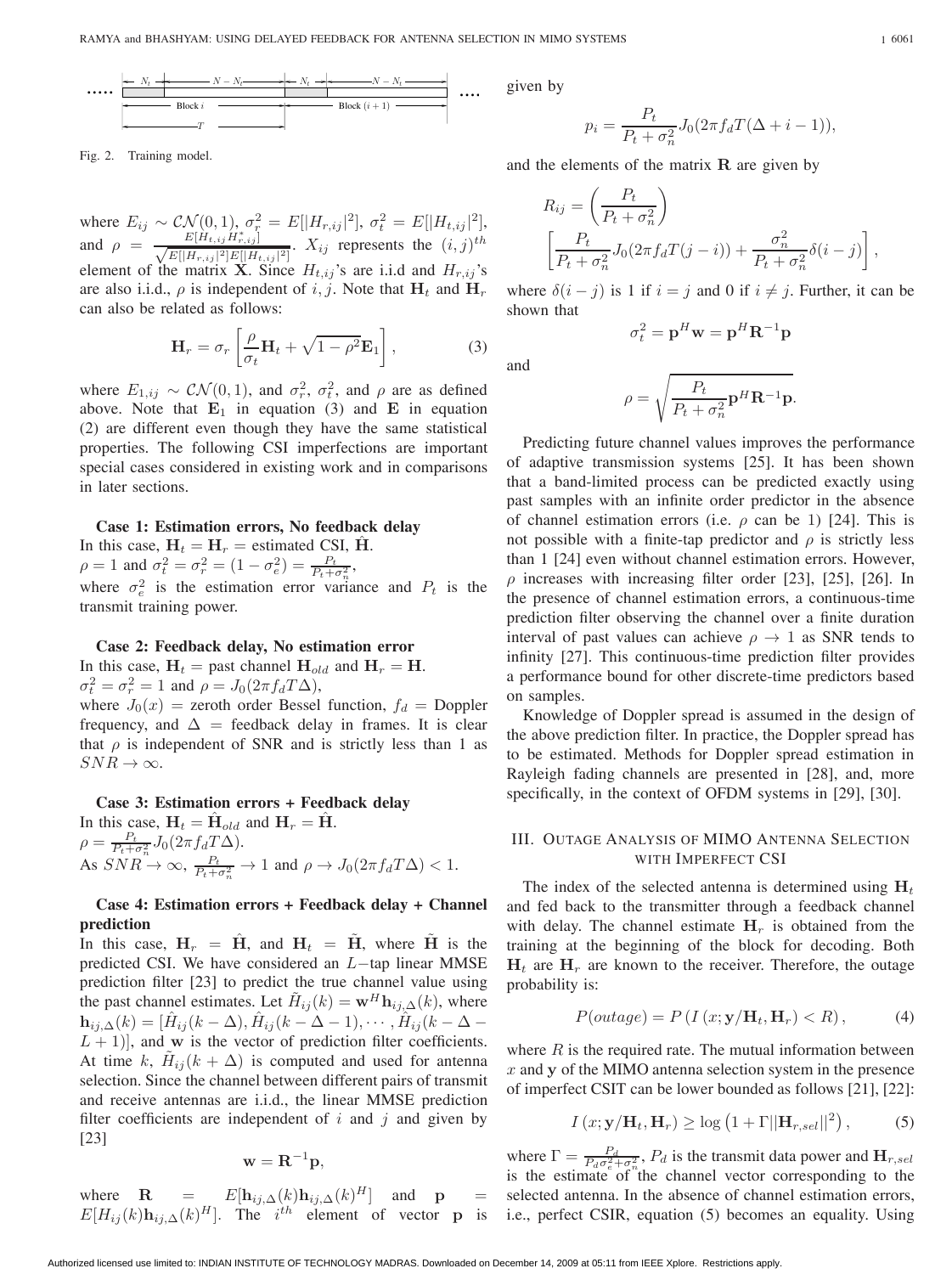equation (5), we can get an upper bound on outage probability as follows:

$$
P(outage) \le P\left(||\mathbf{H}_{r,sel}||^2 < \frac{e^R - 1}{\Gamma}\right). \tag{6}
$$

Selection is based on  $H_t$ , i.e., the selected antenna index is equal to the  $\arg \max_{i=1,2,\cdots,N_t} ||\mathbf{H}_{t,i}||^2$ , where  $\mathbf{H}_{t,i}$  is the  $i^{th}$ column of  $H_t$ . Therefore, we have

$$
P(outage) \le \sum_{i=1}^{N_t} P\left(||\mathbf{H}_{r,i}||^2 < \beta, \text{Antenna } i \text{ is selected}\right)
$$
\n
$$
N_t \tag{7}
$$

$$
= \sum_{i=1}^{Nt} P\left(||\mathbf{H}_{r,i}||^2 < \beta, ||\mathbf{H}_{t,i}||^2 = \max_{j=1,2,\cdots,N_t} ||\mathbf{H}_{t,j}||^2\right),\tag{8}
$$

where  $\beta = \frac{e^{R}-1}{\Gamma}$ . From equation (3), we can write

$$
||\mathbf{H}_{r,i}||^2 = \frac{\sigma_r^2 (1 - \rho^2)}{2} \left\| \left[ \sqrt{\frac{2\rho^2}{(1 - \rho^2)\sigma_t^2}} \mathbf{H}_{t,i} + \sqrt{2} \mathbf{E}_{1,i} \right] \right\|^2
$$

$$
= \sigma_r^2 \frac{(1 - \rho^2)}{2} A_i,
$$

where  $A_i$  is defined as  $\parallel$  $\left( \frac{2\rho^2}{\rho^2} \right)$  $\overline{\frac{2\rho^2}{(1-\rho^2)\sigma_t^2}}\mathbf{H}_{t,i} + \sqrt{2}\mathbf{E}_{1,i} \Big] \Big\|$  $\frac{2}{\text{}}$ . Define  $Z_i = ||\mathbf{H}_{t,i}||^2$ ,  $Z = \max_{j=1,2,\cdots,N_t} Z_j$ , and  $\mu = \frac{\rho^2}{1-\rho^2}$ . Now,  $\frac{1}{1-\rho^2}$  = 1 +  $\mu$ , and the outage probability bound can be rewritten as

$$
P(\text{outage}) \le \sum_{i=1}^{N_t} P\left(A_i < 2\beta\left(\frac{1+\mu}{\sigma_r^2}\right), Z = Z_i\right). \tag{9}
$$

Let  $\nu = \beta \left( \frac{1+\mu}{\sigma_r^2} \right)$ . Since  $A_i$ 's are i.i.d and  $Z_i$ 's are also i.i.d., by symmetry we get

$$
P(\text{outage}) \le N_t P (A_1 < 2\nu, Z = Z_1)
$$
  
=  $N_t P (A_1 < 2\nu / Z = Z_1) P(Z = Z_1)$   
=  $P (A_1 < 2\nu / Z = Z_1)$   
=  $\int_0^\infty P (A_1 < 2\nu / Z = Z_1 = z) f_{Z/Z = Z_1}(z) dz$   
=  $\int_0^\infty P (A_1 < 2\nu / Z = Z_1 = z) f_Z(z) dz$ . (10)

Note that, by symmetry,  $P(Z = Z_1) = 1/N_t$  and  $f_{Z/Z=Z_1}(z) = f_Z(z)$ . Since the elements of  $\sqrt{2}E_{1,i}$  are complex Gaussian with variance 1 per dimension, for a given  $H_{t,i}$ ,  $A_i$  is non-central distributed with  $2N_r$  degrees of freedom. The non centrality parameter  $\delta_i = \frac{2\mu}{\sigma_i^2} ||\mathbf{H}_{t,i}||^2$ . Therefore, we have

$$
P(A_1 < 2\nu/Z = Z_1 = z) = F_{nc-\chi^2, 2N_r, \delta_1}(2\nu),
$$

where  $F_{nc-x^2,2N_r,\delta_1}(\cdot)$  is the CDF of the non central chisquared distributed random variable with parameters  $2N_r$ and  $\delta_1$  given by (equation (26.4.25) in [31])

$$
F_{nc-\chi^2,2N_r,\delta_1}(a) = \sum_{j=0}^{\infty} \frac{e^{-\frac{\delta_1}{2}} \left(\frac{\delta_1}{2}\right)^j}{j!} \gamma_{j+N_r}\left(\frac{a}{2}\right),\qquad(11)
$$

where  $\gamma_i(x)$  is the regularized gamma function given by  $\gamma_i(x) = \int_0^x$  $\frac{e^{-y}y^{i-1}}{(i-1)!}$  dy. Therefore, we have

$$
P(\text{outage}) \le \int_0^\infty F_{nc-\chi^2, 2N_r, \delta} \left(2\nu\right) f_Z(z) dz. \tag{12}
$$

Now, we find  $f_Z(z)$ . Each  $Z_i$  is sum of squared magnitudes of  $N_r$  zero-mean complex Gaussian random variables with variance  $\frac{\sigma_t^2}{2}$  per dimension. Therefore,  $Z_j$  is chi-squared distributed with PDF  $f_{Z_j}(z) = \frac{e^{-\frac{z}{\sigma_t^2}} \left(\frac{z}{\sigma_t^2}\right)}{\sigma_t^2 (N_T)}$  $\setminus^{N_r-1}$  $\frac{\sqrt{\sigma_t^2}}{\sigma_t^2 (N_r - 1)!}$  and CDF  $F_{Z_j}(z) = \gamma_{N_r}\left(\frac{z}{\sigma_t^2}\right)$ ). Since Z is maximum of  $N_t$  i.i.d. random variables, the pdf of  $Z$  is given by

$$
f_Z(z) = N_t \left[ F_{Z_j}(z) \right]^{N_t - 1} f_{Z_j}(z)
$$
  
= 
$$
N_t \left[ \gamma_{N_r} \left( \frac{z}{\sigma_t^2} \right) \right]^{N_t - 1} \frac{e^{-\frac{z}{\sigma_t^2}} \left( \frac{z}{\sigma_t^2} \right)^{N_r - 1}}{\sigma_t^2 (N_r - 1)!}.
$$
 (13)

Since  $\gamma_{N_r}(x)=1 - e^{-x}$  $\sum^{N_r-1}$  $i=0$  $x^i$  $\frac{\partial}{\partial t}$ , powers of  $\gamma_{N_r}(x)$  can be found using binomial and multinomial expansion (equation

 $(24.1.2B)$  in [31]). Therefore, we have

$$
\left[\gamma_{N_r}\left(\frac{z}{\sigma_t^2}\right)\right]^{N_t-1} = \sum_{l=0}^{N_t-1} {N_t-1 \choose l} (-1)^l e^{-\frac{lz}{\sigma_t^2}} \sum_{b_1, b_2, \cdots, b_{N_r}} \left(\frac{l}{b_1, b_2, \cdots, b_{N_r}}\right) \frac{\left(\frac{z}{\sigma_t^2}\right)^M}{L_1},
$$
\n(14)

where the integer vector **b** =  $[b_1, b_2, \cdots, b_{N_r}]$  is such that ∑  $N_r$  $t=1$  $b_t = l$ ,  $L_1 = \prod_{t=0}^{N_r-1} (t!)^{b_{t+1}}$  and  $M =$  $\sum^{N_r-1}$  $t=0$  $tb_{t+1}$ . Using equation  $(14)$  in equation $(13)$ , we get

$$
f_Z(z) = N_t \sum_{l=0}^{N_t - 1} {N_t - 1 \choose l} (-1)^l
$$
  

$$
\sum_{b_1, b_2, \cdots, b_{N_r}} {l \choose b_1, b_2, \cdots, b_{N_r}} \frac{1}{L_1} e^{-\frac{z(1+l)}{\sigma_t^2} \left(\frac{z}{\sigma_t^2}\right)^{M+N_r-1}} \frac{1}{\sigma_t^2 (N_r - 1)!}
$$
 (15)

$$
= N_t \sum_{l=0}^{N_t - 1} \sum_{\mathbf{b}} C_{l, \mathbf{b}} \frac{e^{-\frac{z(1+l)}{\sigma_t^2}} \left(\frac{z}{\sigma_t^2}\right)^{M+N_r - 1}}{\sigma_t^2 (N_r - 1)!}, \tag{16}
$$

where

$$
C_{l, \mathbf{b}} = \binom{N_t - 1}{l} (-1)^l \binom{l}{b_1, b_2, \cdots, b_{N_r}} \frac{1}{L_1}.
$$

The expressions in equations (16) and (11) can be substituted in equation (12) to get:

$$
P(\text{outage}) \le N_t \sum_{l=0}^{N_t - 1} \sum_{\mathbf{b}} C_{l, \mathbf{b}} \sum_{j=0}^{\infty} \frac{\mu^j}{j!} \gamma_{j+N_r} (\nu)
$$

$$
\int_0^{\infty} \frac{e^{-\frac{z(1+l+\mu)}{\sigma_t^2}}}{\sigma_t^2 (N_r - 1)!} dz
$$
(17)

Authorized licensed use limited to: INDIAN INSTITUTE OF TECHNOLOGY MADRAS. Downloaded on December 14, 2009 at 05:11 from IEEE Xplore. Restrictions apply.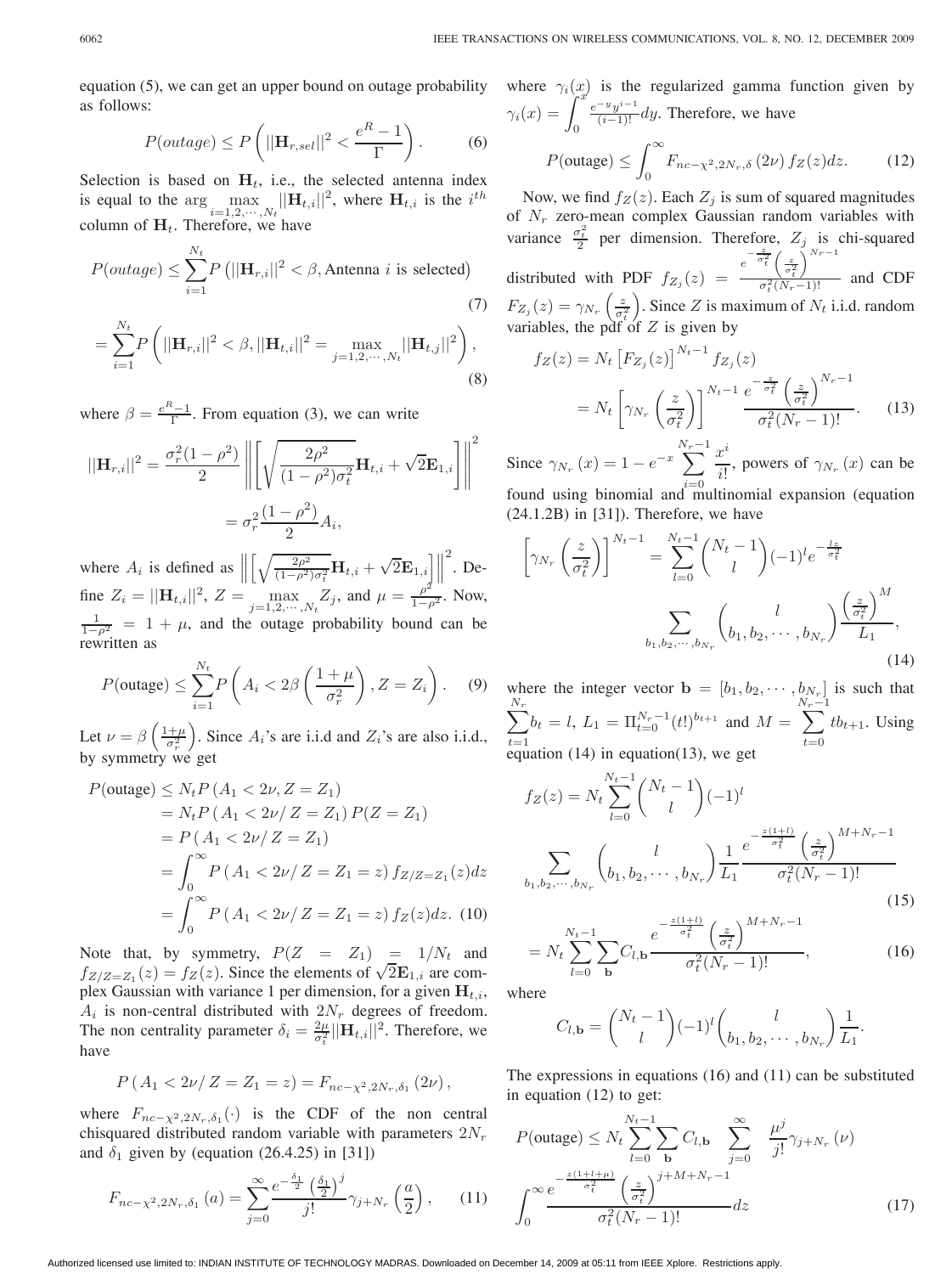$$
= N_t \sum_{l=0}^{N_t - 1} \sum_{\mathbf{b}} C_{l, \mathbf{b}} \left( \frac{1}{1 + l + \mu} \right)^{M + N_r} \sum_{j=0}^{\infty} \left( \frac{\mu}{1 + l + \mu} \right)^j
$$
  

$$
\frac{(j + M + N_r - 1)!}{j!(N_r - 1)!} \gamma_{j + N_r}(\nu)
$$
 (18)

$$
= N_t \sum_{l=0}^{N_t - 1} \sum_{\mathbf{b}} C_{l, \mathbf{b}} \left( \frac{1}{1 + l + \mu} \right)^{M + N_r} \sum_{j=0}^{\infty} \left( \frac{\mu}{1 + l + \mu} \right)^j
$$
  

$$
\frac{(j + M + N_r - 1)!}{j!(N_r - 1)!} \left[ \int_0^{\nu} \frac{e^{-a} a^{j + N_r - 1}}{(j + N_r - 1)!} da \right]
$$
(19)

$$
j:(N_r-1): [J_0 (j+ N_r-1) ]
$$
  
=  $N_t \sum_{l=0}^{N_t-1} \sum_{b} C_{l,b} \left( \frac{1}{1+l+\mu} \right)^{M+N_r} \int_0^{\nu} \frac{e^{-a} a^{N_r-1}}{(N_r-1)!}$   

$$
\sum_{l=0}^{\infty} \left( \frac{a\mu}{(N_r-1)!} \right)^j \frac{(j+M+N_r-1)!}{(N_r-1)!} da
$$
 (20)

$$
\sum_{j=0}^N \left( \frac{a\mu}{1+l+\mu} \right) \frac{(j+M+1)(r-1)!}{j!(j+N_r-1)!} da
$$
(20)  

$$
= N_t \sum_{l=0}^{N_t-1} \sum_{\mathbf{b}} C_{l,\mathbf{b}} \frac{(N_r+M-1)!}{(N_r-1)!} \left( \frac{1}{1+l+\mu} \right)^{M+N_r}
$$
  

$$
\sum_{l=0}^M {M \choose l} \left( \mu \right)^q \int_0^{\nu} e^{-\frac{a(l+1)}{(\mu+l+1)}} a^{q+N_r-1} d\mu
$$
(21)

∑ =0 1 + + 0 ( <sup>+</sup> <sup>−</sup> 1)! (21) = ∑−1 =0 ∑ **b** ,**<sup>b</sup>** ( 1 <sup>+</sup> + 1) ( <sup>+</sup> <sup>−</sup> 1)! ( − 1)! ∑ =0 ( ) ( + 1) ( <sup>1</sup> + 1) + ( ( + 1) <sup>+</sup> + 1) . (22)

∫ Equation (18) is obtained using the relation ∞  $\int_0^{\infty}$  of  $\gamma_{j+N_r}$ (.) in integral form is used in equation (18) to get  $e^{-\alpha x} x^n dx = \frac{n!}{\alpha^{n+1}}$  when *n* is an integer. The definition equation (19). Equation (20) is obtained by interchanging of the order of summation and integration. Equation (21) is obtained using the following simplification that uses the result in [32]:

$$
\sum_{j=0}^{\infty} \left( \frac{a\mu}{1+l+\mu} \right)^j \frac{(j+M+N_r-1)!}{j!(j+N_r-1)!}
$$
  
=  $e^{\left(\frac{a\mu}{1+\mu+l}\right)} (N_r+M-1)! \sum_{q=0}^M {M \choose q} \frac{\left(\frac{a\mu}{1+\mu+l}\right)^q}{(N_r+q-1)!}.$  (23)

Finally, equation (22) is obtained by re-writing the integral in terms of  $\gamma_{N_r+k}(.)$ .

Therefore, we have obtained an upper bound for the outage probability of MIMO antenna selection system that is valid for all SNR. A lower bound can be obtained by evaluating the outage probability of MIMO antenna selection with perfect CSIR and feedback delay. In this case, we have an equality in equation (5). Therefore, the expression in equation (22) becomes an exact expression for outage probability in the perfect CSIR case with delayed CSIT. These results are numerically compared in the next section. Based on the results, it is clear that the upper bound derived above is close to the outage probability with perfect CSIR and delayed CSIT, i.e., the upper bound is tight.



Fig. 3. Probability of outage vs. SNR for  $2 \times 4$  system, normalized Doppler  $= 0.05.$ 

## *A. Numerical Results*

The outage probability vs. SNR (average) for a  $2\times 4$  antenna selection system is depicted in Fig. 3. The average SNR is given by  $SNR_{average} = \frac{P}{\sigma_n^2} = \frac{N_t P_t + (N - N_t) P_d}{N \sigma_n^2}$ , where  $P_t$ and  $P_d$  are the transmit powers used during training and data respectively. The values of  $P_t$  and  $P_d$  can be optimized to improve the quality of the estimate. As in [22], the upper bound on outage probability in equation (6) is minimized if  $P_d$  satisfies the equation  $aP_d^2 + bP_d + c = 0$ , where  $a = (N - N_t)(N - 2N_t), b = -2(N - N_t)(NP + N_t\sigma_n^2)$  and  $c = (NP + N_t \sigma_n^2)^2$ . The desired rate R is 2 nats/sec/Hz. Normalized Doppler of 0.05 ( $f_d$  = 25Hz,  $T$  = 2msec) and delay  $\Delta = 1$  frame are considered, which lead to  $J_0(2\pi f_d T \Delta) = 0.97$ . The outage probability is plotted for the four imperfect CSI cases discussed in Section II-A and for the perfect CSIT case. It is evident from Fig. 3 that the degradation due to feedback delay becomes significant as SNR increases. While diversity order of 8 is achieved with perfect CSIT, feedback delay reduces the diversity order to 4. On the other hand, estimation errors do not alter the diversity gain and lead to a fixed SNR loss. The upper bound on outage probability with feedback delay and estimation error is close to the outage probability with feedback delay and perfect CSIR. This shows that the upper bound is tight. Fig. 3 also reveals that performance degradation caused by delay can be significantly compensated using channel prediction.

The upper bound in equation (22) is validated using simulations. Fig. 4 compares the simulation results on the outage probability with the analytical results for the  $2 \times 4$  system for  $f_dT=0.05$  and  $R = 2$ nats/sec/Hz. Results are shown for the imperfect CSIT case with estimation errors and feedback delay with and without prediction, corresponding to cases 3 and 4 in Section II-A. In both these cases, it can be seen that the upper bound is close to the simulation results, validating the analysis.

The outage probability is plotted vs.  $R$  in Fig. 5 for a  $2 \times 2$  system for SNR of 25dB. Normalized Doppler of 0.05 and  $\Delta=2$  frames are considered. This plot can be used to determine the outage capacity for a given outage probability. It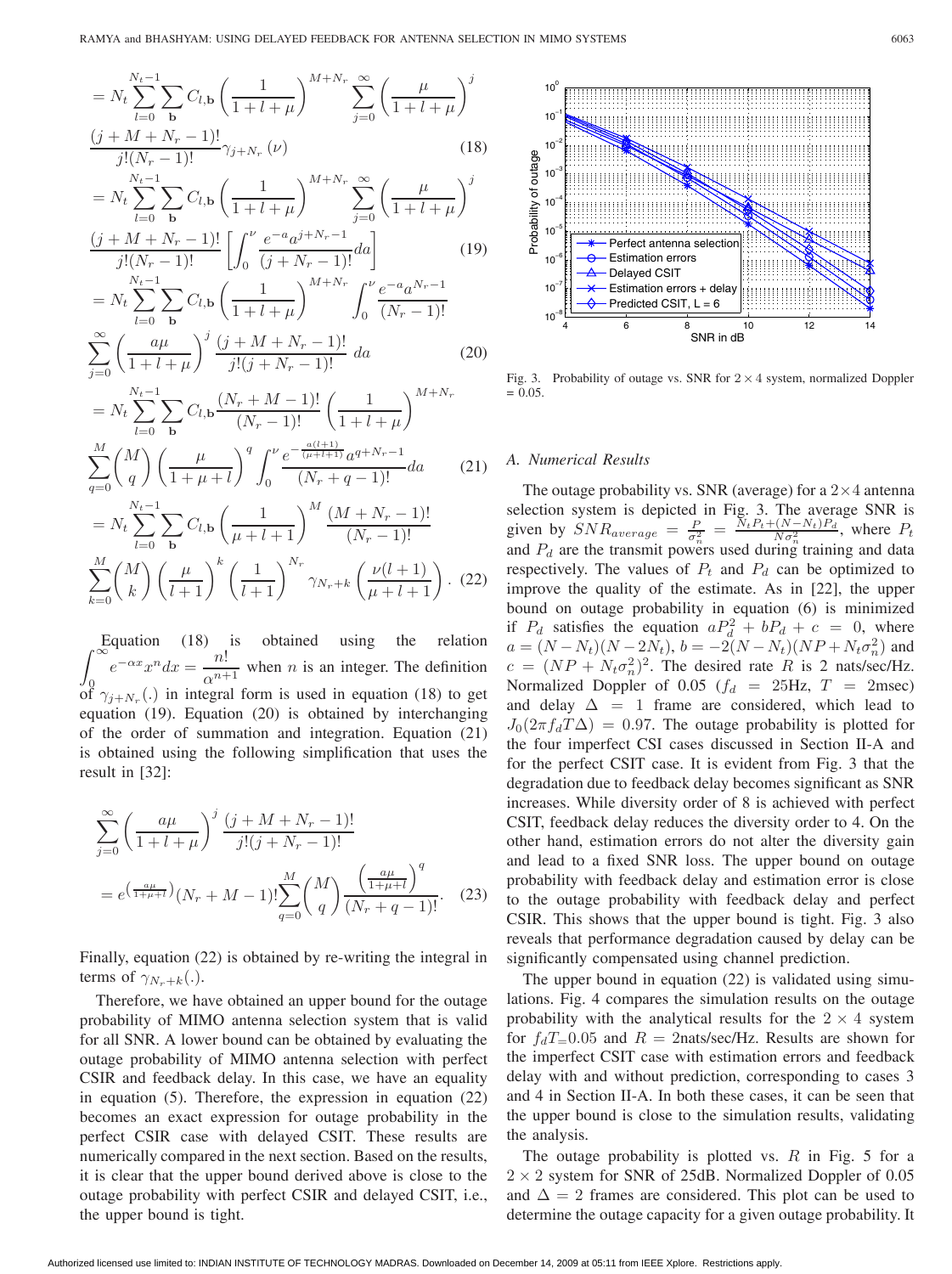

Fig. 4. Probability of outage vs. SNR for  $2 \times 4$  system, normalized Doppler  $= 0.05.$ 



Fig. 5. Probability of outage vs. R for  $2 \times 2$  system, normalized Doppler = 0.05,  $SNR = 25$  dB.

can be seen that at outage probability of about  $10^{-2}$ , feedback delay leads to a degradation of about 12% in the achievable rate.

Fig. 6 shows the graph of outage capacity vs. SNR for  $2 \times 2$ system for an outage probability of 0.01. Normalized Doppler of 0.05 and  $\Delta = 2$  frames are considered. This plot again provides information on the achievable rate over the range of SNR for the given outage probability. There is a significant degradation in the achievable rate due to feedback delay (without channel prediction). In order to achieve the same rate, the required SNR is about 2 dB higher with feedback delay. This means that a rate-adaptive system needs to choose the transmission rate conservatively in the presence of feedback delay. However, prediction can be used to significantly compensate for the effect of delay.

## *B. Required value for correlation*

In the previous subsection, we presented the outage probability of the MIMO antenna selection system with imperfect CSIT. It was evident that the effect of estimation errors can



Fig. 6. Outage capacity vs. SNR for  $2 \times 2$  system, normalized Doppler = 0.05, P(outage) =  $0.01$ .

be characterized by a fixed SNR loss while feedback delay alters the diversity order. With constant  $\rho$ , the degradation in performance increases with increasing SNR. Therefore, the value of  $\rho$  should increase with increasing SNR and approach 1 as  $SNR \rightarrow \infty$  for the performance degradation to be bounded by a fixed loss in SNR. The minimum value of  $\rho$ , say  $\rho_t$ , required for the outage probability with imperfect CSIT to be bounded by  $(1 + \epsilon)$  times the outage probability without delay is calculated. The value of  $\epsilon$  can be chosen based on the degradation in performance that is acceptable. The value of  $\rho_t$  is calculated numerically and  $1 - \rho_t$  is plotted vs. SNR in Fig. 7 for a  $2 \times 2$  system for  $R = 2$  nats/sec/Hz. It can be observed that  $1 - \rho_t \propto SNR^{-1}$  at high SNR. Channel prediction using a finite length linear MMSE prediction filter can improve the value of  $\rho$  and reduce the degradation for a larger range of SNR. However, at sufficiently high SNR, the degradation will be significant for any  $\rho$  less than 1. The value of  $\rho$  obtained using prediction filters of length 2, 5, 10 and 100 for normalized Doppler of 0.05 and  $\Delta = 1$  frame are also plotted in the graph. It can be seen that prediction is not required up to a SNR of about 7 dB. Filter length of 2 is sufficient till SNR = 12 dB and  $L = 10$  and 100 are sufficient to limit degradation at SNR of 25 and 40 dB respectively. The graph of the prediction filter length  $L$  required to achieve  $\rho_t$  is plotted in Fig. 8 for various normalized Doppler frequencies and  $\Delta = 1$  frame. The required L increases with SNR and Doppler. It can be seen that at SNR of  $30dB$ ,  $L = 10$ ,  $25$  and 100 are required for  $f_dT = 0.03$ , 0.04 and 0.05 respectively.

#### IV. ASYMPTOTIC DIVERSITY ORDER ANALYSIS

From equation (22) in section III, it is clear that in the presence of feedback delay, the outage probability is a weighted summation of gamma functions of different orders starting from  $N_r$ . This implies that the diversity order with feedback delay can be less than that with perfect CSIT (which is  $N_t N_r$ ). The same was ascertained in the previous section, where it was shown that  $\rho$  is required to improve with SNR to limit the degradation. In this section, we derive the diversitymultiplexing gain-feedback quality tradeoff for the MIMO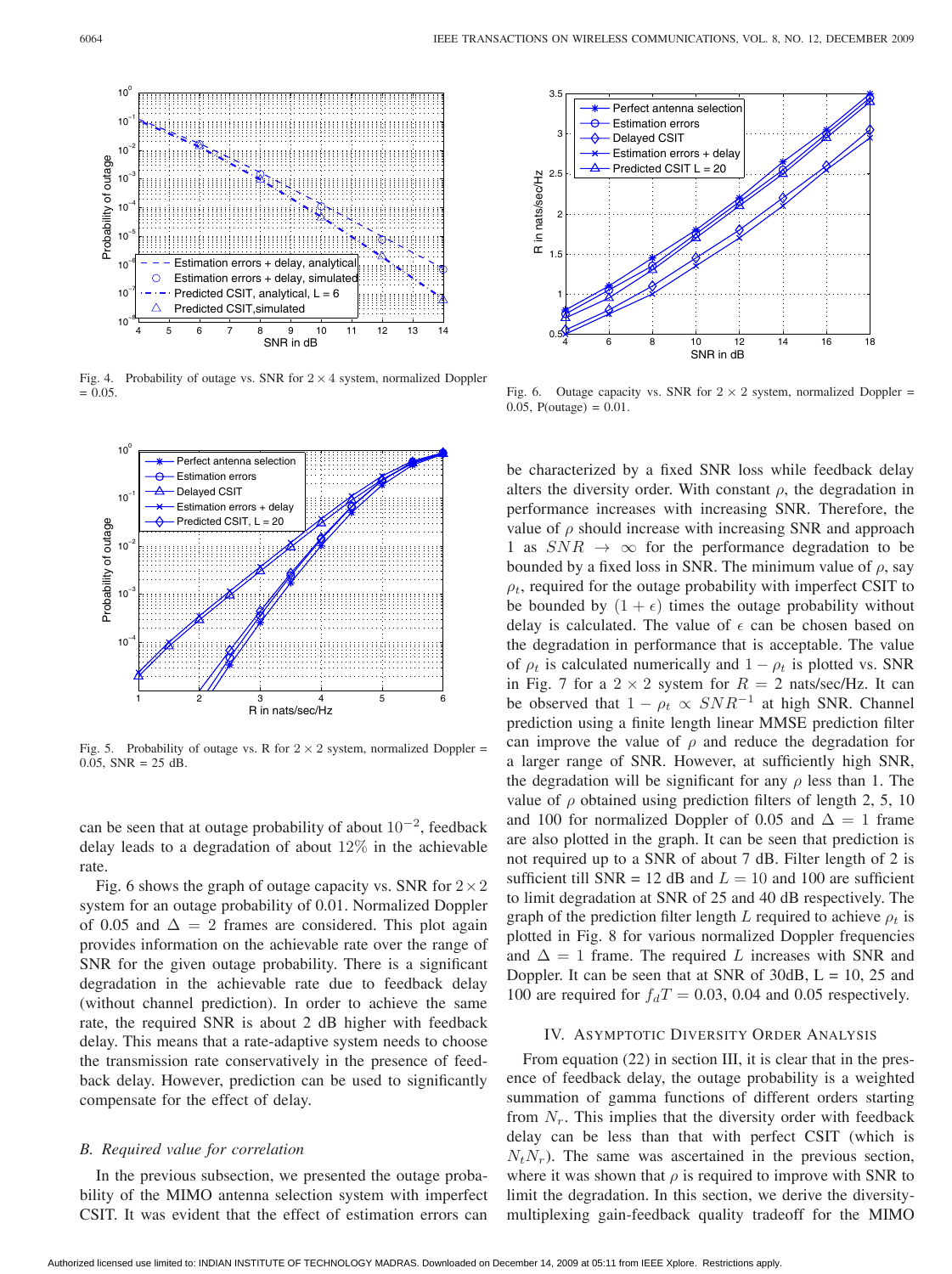

Fig. 7.  $1 - \rho_t$  vs. SNR for a 2 × 2 system, normalized Doppler = 0.05.



Fig. 8. L vs. SNR for a  $2 \times 2$  system.

antenna selection system with imperfect CSI. Feedback quality  $\alpha$  is defined as the rate at which  $\rho \to 1$  as  $SNR \to \infty$ , i.e.,

$$
\alpha = -\frac{\log(1 - \rho)}{\log(SNR)}.\tag{24}
$$

The definition for the diversity gain  $d$  and multiplexing gain r are as given in [33]. With perfect CSIT,  $d = N_t N_r (1$ r). When  $\alpha = 0$ , as in the delayed CSIT case,  $\rho$  does not increase with SNR leading to a diversity gain of  $N_r(1 - r)$ . The following theorem provides the diversity gain for other values of  $\alpha$  and  $r$  between 0 and 1.

*Theorem:* The asymptotic diversity gain of the MIMO antenna selection system with imperfect CSIT is given by:

$$
d = \begin{cases} N_r(\alpha(N_t - 1) + 1 - r) & \text{for } \alpha \le 1 - r \\ N_t N_r(1 - r) & \text{for } \alpha > 1 - r, \end{cases}
$$
 (25)

for  $0 \leq \alpha \leq 1$  and  $0 \leq r \leq 1$ .

*Proof:* The proof follows a method similar to the method used in [34]. Consider equation (10). The region of integration over Z can be split into two regions  $[0, B]$  and  $[B, \infty)$ , where

B is chosen such that  $f_Z(z) = c$  $\left(\frac{z}{\sigma_t^2}\right)$  $\bigg\}^{K-1} e^{-\frac{z}{\sigma_t^2}}$  $\frac{\sigma_t^2}{\sigma_t^2}$  +  $o(z^K)$  for  $z \in [0, B]$  (for some constant c), and  $K = N_r N_t$ . Therefore, equation (10) can be written as [34]:

$$
P(outage) \le T_1 - T_2 + T_3,\tag{26}
$$

where

$$
T_1 = c \int_0^\infty P(A_1 < \nu / Z = Z_1 = z) \frac{\left(\frac{z}{\sigma_t^2}\right)^{K-1} e^{-\frac{z}{\sigma_t^2}}}{\sigma_t^2} dz,
$$
  
\n
$$
T_2 = c \int_B^\infty P(A_1 < \nu / Z = Z_1 = z) \frac{\left(\frac{z}{\sigma_t^2}\right)^{K-1} e^{-\frac{z}{\sigma_t^2}}}{\sigma_t^2} dz
$$
  
\nand 
$$
T_3 = \int_B^\infty P(A_1 < \nu / Z = Z_1 = z) f_Z(z) dz.
$$

Here  $T_1 - T_2$  corresponds to the integral over the region  $[0, B]$  and  $T_3$  corresponds to the integral over the other region.

#### **Analysis of Term**  $T_1$ :

Using equation (12) in  $T_1$  above, we have

$$
T_{1} = c \sum_{j=0}^{\infty} \gamma_{j+N_{r}}(\nu) \int_{0}^{\infty} \mu^{j} \frac{\left(\frac{z}{\sigma_{t}^{2}}\right)^{j+K-1} e^{-\frac{(\mu+1)z}{\sigma_{t}^{2}}}}{j! \sigma_{t}^{2}} dz
$$
 (27)  

$$
= \frac{c}{(1+\mu)^{K}} \sum_{j=0}^{\infty} \left(\frac{\mu}{1+\mu}\right)^{j} \frac{(j+K-1)!}{j!} \gamma_{j+N_{r}}(\nu)
$$
 (28)  

$$
= \frac{c}{(1+\mu)^{K}} \sum_{j=0}^{\infty} \left(\frac{\mu}{1+\mu}\right)^{j} \frac{(j+K-1)!}{j!}
$$
  

$$
\int_{0}^{\nu} \frac{e^{-a} a^{j+N_{r}-1}}{(j+N_{r}-1)!} da
$$
 (29)

$$
=\frac{c}{(1+\mu)^K} \int_0^{\nu} e^{-a} a^{N_r-1} \sum_{j=0}^{\infty} \frac{(j+K-1)!}{(j+N_r-1)!} \frac{\left(\frac{\mu a}{1+\mu}\right)^j}{j!} da
$$
\n(30)

$$
= \frac{c}{(1+\mu)^K} (K-1)! \sum_{p=0}^{K-N_r} {K-N_r \choose p} \frac{\left(\frac{\mu}{1+\mu}\right)^p}{(N_r+p-1)!}
$$

$$
\int_0^{\nu} e^{-\frac{a}{1+\mu}} a^{p+N_r-1} da.
$$
(31)

∫ Equation (28) is obtained using the relation  $e^{-\alpha x}x^ndx = \frac{n!}{n!}$  $J_0$  definition of  $\gamma_{j+N_r}$ . results in equation (29), while when  $n$  is an integer. Using equation (30) is obtained by interchanging the order of summation and the integration. Equation (31) is obtained using the simplification similar to that in equation (23).

Replacing a with  $\frac{a}{1+\mu}$  and the integral with  $\gamma_{p+N_r}(.)$ , we get

$$
T_1 = \frac{c}{(1+\mu)^{K-N_r}} (K-1)! \sum_{p=0}^{K-N_r} \binom{K-N_r}{p} \mu^p \gamma_{p+N_r} \left(\frac{\beta}{\sigma_r^2}\right).
$$
\n(32)

As  $SNR \to \infty$ ,  $\sigma_r^2 \to 1$ ,  $\beta \approx SNR^{-(1-r)}$  and  $\mu \approx SNR^{\alpha}$ . Note that  $\gamma_N(x) \approx \frac{x^N}{N!}$  for small x. The terms of  $T_1$ , therefore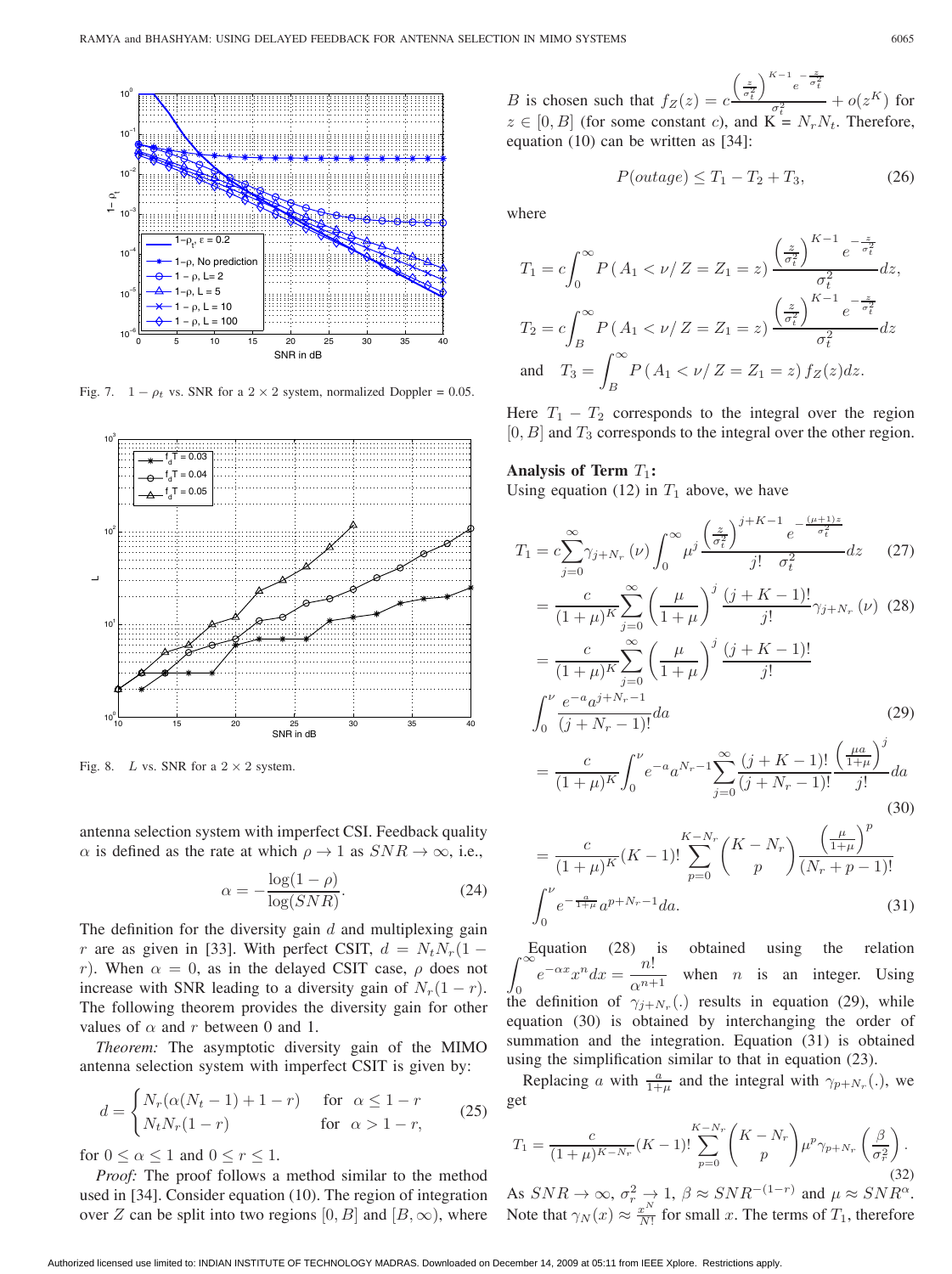decay with the rate  $\alpha (K - N_r - p) + (p + N_r)(1 - r), p =$  $0, 1, \cdots, (K - N_r)$ . Therefore, diversity gain

$$
d = \min_{p=0,1,\cdots,K-N_r} \alpha(K - N_r - p) + (p + N_r)(1 - r).
$$

When  $\alpha < (1 - r)$ ,  $p = 0$  yields the minimum value of  $d = N_r(\alpha(N_t-1)+(1-r))$ , while for  $\alpha > 1-r$ ,  $p = K - N_r$ leads to minimum value of  $d = N_t N_r (1 - r)$ . Therefore, the rate of decay of  $T_1$  is  $N_r(\alpha(N_t-1)+1-r)$  for  $\alpha \leq (1-r)$ and  $N_t N_r (1 - r)$  for  $\alpha > (1 - r)$ .

# Analysis of Term  $T_2$ :

 $T_2$  can be written as

$$
T_2 = c \sum_{j=0}^{\infty} \gamma_{j+N_r}(\nu) \int_B^{\infty} \mu^j \frac{\left(\frac{z}{\sigma_t^2}\right)^{j+K-1} e^{-\frac{(1+\mu)z}{\sigma_t^2}}}{\sigma_t^2 j!} dz
$$
 (33)  

$$
= \frac{c}{(1+\mu)^{K-1}} \sum_{j=0}^{\infty} \frac{\left(\frac{\mu}{1+\mu}\right)^j}{j!} \gamma_{j+N_r}(\nu) \frac{1}{\sigma_t^2}
$$
  

$$
\int_{-\infty}^{\infty} \left( (1+\mu)z \right)^{j+K-1} e^{-\frac{(1+\mu)z}{\sigma_t^2}} dz
$$
 (34)

$$
\int_{B} \left( \frac{(1 + \mu)z}{\sigma_t^2} \right) e^{-\frac{z}{\sigma_t^2}} dz
$$
\n
$$
\int_{B} \left( \frac{1}{\sigma_t^2} \right)^j
$$
\n
$$
\int_{B} \left( \frac{1}{\sigma_t^2} \right)^j
$$
\n
$$
\int_{B} \left( \frac{1}{\sigma_t^2} \right)^j
$$
\n
$$
\int_{B} \left( \frac{1}{\sigma_t^2} \right)^j
$$
\n
$$
\int_{B} \left( \frac{1}{\sigma_t^2} \right)^j
$$
\n
$$
\int_{B} \left( \frac{1}{\sigma_t^2} \right)^j
$$
\n
$$
\int_{B} \left( \frac{1}{\sigma_t^2} \right)^j
$$
\n
$$
\int_{B} \left( \frac{1}{\sigma_t^2} \right)^j
$$
\n
$$
\int_{B} \left( \frac{1}{\sigma_t^2} \right)^j
$$
\n
$$
\int_{B} \left( \frac{1}{\sigma_t^2} \right)^j
$$
\n
$$
\int_{B} \left( \frac{1}{\sigma_t^2} \right)^j
$$
\n
$$
\int_{B} \left( \frac{1}{\sigma_t^2} \right)^j
$$
\n
$$
\int_{B} \left( \frac{1}{\sigma_t^2} \right)^j
$$
\n
$$
\int_{B} \left( \frac{1}{\sigma_t^2} \right)^j
$$
\n
$$
\int_{B} \left( \frac{1}{\sigma_t^2} \right)^j
$$
\n
$$
\int_{B} \left( \frac{1}{\sigma_t^2} \right)^j
$$
\n
$$
\int_{B} \left( \frac{1}{\sigma_t^2} \right)^j
$$
\n
$$
\int_{B} \left( \frac{1}{\sigma_t^2} \right)^j
$$
\n
$$
\int_{B} \left( \frac{1}{\sigma_t^2} \right)^j
$$
\n
$$
\int_{B} \left( \frac{1}{\sigma_t^2} \right)^j
$$
\n
$$
\int_{B} \left( \frac{1}{\sigma_t^2} \right)^j
$$
\n
$$
\int_{B} \left( \frac{1}{\sigma_t^2} \right)^j
$$
\n
$$
\int_{B} \
$$

$$
=\frac{c}{(1+\mu)^K}\sum_{j=0}^{\infty}\frac{\left(\frac{\mu}{1+\mu}\right)}{j!}\gamma_{j+N_r}\left(\nu\right)\int_{\left(\frac{1+\mu}{\sigma_t^2}\right)B}^{\infty}e^{-x}x^{j+K-1}dx,
$$
\n(35)

where equation (35) is obtained using  $x = \frac{(1+\mu)z}{\sigma_t^2}$ . At high SNR,  $\nu \approx \left(\frac{1}{SNR}\right)^{1-r-\alpha}$ .

When  $\alpha \leq (1 - r)$ ,  $\nu$  decreases with increasing SNR. Therefore, at high SNR,  $\gamma_{j+N_r}(\nu) \approx \frac{\nu^{j+N_r}}{(j+N_r)!}$  and  $T_2$  reduces to

$$
T_2 \approx c \left(\frac{1}{1+\mu}\right)^{K-N_r} \left(\frac{\beta}{\sigma_r^2}\right)^{N_r}
$$

$$
\sum_{j=0}^{\infty} \frac{\left(\frac{\mu\beta}{\sigma_r^2}\right)^j}{(j+N_r)!j!} \int_{\left(\frac{1+\mu}{\sigma_t^2}\right)B}^{\infty} e^{-x} x^{j+K-1} dx. \tag{36}
$$

It is clear that the value of the integral tends to zero as  $SNR \rightarrow \infty$ . Therefore, for  $\alpha \leq (1 - r)$ ,  $T_2$  has terms that are  $o(\alpha N_r(N_t-1) + (1 - r)N_r)$ , i.e., decay faster than  $T_1$ .

When  $\alpha > (1 - r)$ ,  $\nu$  increases with SNR. Therefore, at high SNR,  $\gamma_{j+N_r}(\nu) \rightarrow 1$  and  $T_2$  reduces to

$$
T_2 = c \left(\frac{1}{1+\mu}\right)^K \sum_{j=0}^{\infty} \frac{\left(\frac{\mu}{1+\mu}\right)^j}{j!} \int_{\left(\frac{1+\mu}{\sigma_t^2}\right)B}^{\infty} e^{-x} x^{j+K-1} dx
$$
\n(37)

which is  $o(\alpha N_r N_t)$ .

Therefore, rate of decay of  $T_2$  is higher than that of  $T_1$  for all  $\alpha$ , r.

Analysis of Term  $T_3$ :

Now consider  $T_3$ ,

$$
T_3 = \sum_{j=0}^{\infty} \gamma_{j+N_r}(\nu) \int_B^{\infty} \frac{e^{-\left(\frac{\mu z}{\sigma_t^2}\right)} \left(\frac{\mu z}{\sigma_t^2}\right)^j}{j!} f_Z(z) dz \qquad (38)
$$



Fig. 9. Probability of outage vs. SNR  $2 \times 2$  system, R = 2 nats/sec/Hz.

But 
$$
\frac{e^{-\left(\frac{\mu z}{\sigma_t^2}\right)}\left(\frac{\mu z}{\sigma_t^2}\right)^j}{j!} \le \Gamma_{j+1}\left(\frac{\mu z}{\sigma_t^2}\right), \text{ where } \Gamma_j(x) = e^{-x} \sum_{i=0}^{j-1} \frac{x^i}{i!}
$$

is the regularized upper incomplete gamma function. Since  $\Gamma_j(x)$  is monotonically decreasing with x,

$$
T_3 \le \sum_{j=0}^{\infty} \gamma_{j+N_r}(\nu) \int_B^{\infty} \Gamma_{j+1} \left(\frac{\mu z}{\sigma_t^2}\right) f_Z(z) dz
$$
  

$$
\le \sum_{j=0}^{\infty} \gamma_{j+N_r}(\nu) \Gamma_{j+1} \left(\frac{\mu B}{\sigma_t^2}\right) \int_B^{\infty} f_Z(z) dz
$$
  

$$
\le \sum_{j=0}^{\infty} \gamma_{j+N_r}(\nu) \Gamma_{j+1} \left(\frac{\mu B}{\sigma_t^2}\right),
$$
 (39)

which decays exponentially with increasing SNR.

Since  $T_2$  and  $T_3$  decay faster than  $T_1$ , the asymptotic diversity order is given by rate of decay of  $T_1$ . This results in the theorem.

The analytical asymptotic diversity order results are also compared with Monte Carlo simulations in Fig. 9 for a  $2 \times 2$ system for  $R = 2$  nats/sec/Hz. It can be seen that the diversity order is 2, 2.5 and 3 for  $\alpha = 0, 0.25$ , and 0.5 respectively.

#### V. CONCLUSIONS

The effect of feedback delay and channel estimation error on the performance of a MIMO antenna selection system have been analyzed. Feedback delay and channel estimation error affect the outage probability in different ways. Channel estimation error decreases with SNR and its effect is not significant at high SNR. However, feedback delay leads to significant degradation in outage probability as SNR increases. Furthermore, for rate adaptive systems, feedback delay leads to a significant reduction in the achievable rate for a given outage probability requirement. Channel prediction can be used to combat the effect of feedback delay. The calculation of the value of  $\rho$  required to limit degradation revealed that the  $1-\rho$ should be proportional to  $SNR^{-1}$ . This is later substantiated by the asymptotic diversity order analysis as a function of feedback quality. The length of the linear MMSE prediction filter required to achieve the desired  $\rho$  is also calculated and